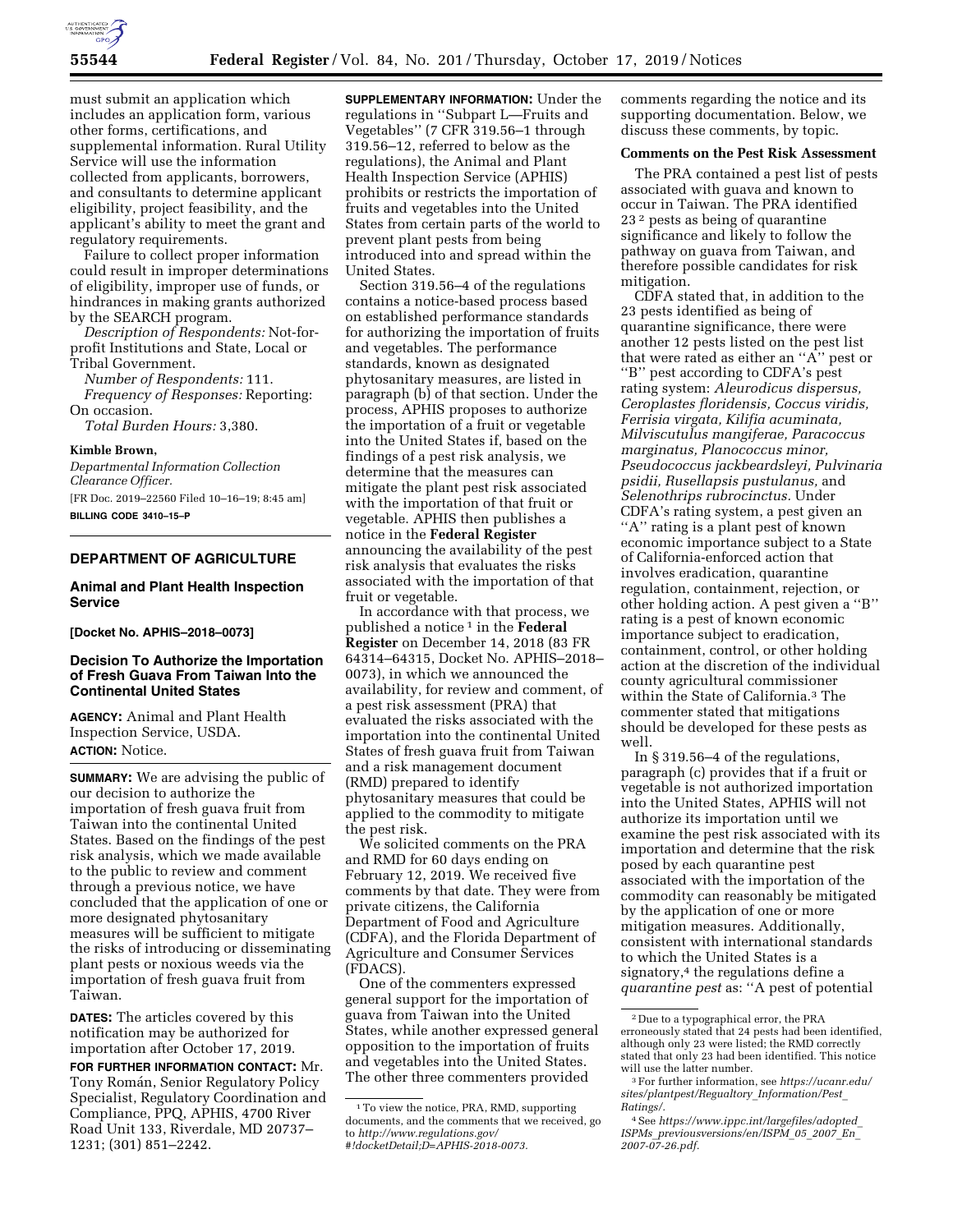economic importance to the area endangered thereby and not yet present there, or present but not widely distributed there and being officially controlled.'' For purposes of an APHIS risk assessment, the ''endangered area'' is the geographical area of the United States into which a foreign country has requested that APHIS authorize importation of the commodity; in the case of the guava from Taiwan, this is the continental United States.

With regard to 11 of the 12 pests cited by CDFA (*Aleurodicus dispersus, Ceroplastes floridensis, Coccus viridis, Ferrisia virgata, Kilifia acuminata, Milviscutulus mangiferae, Planococcus minor, Pseudococcus jackbeardsleyi, Pulvinaria psidii, Rusellapsis pustulanus,* and *Selenothrips rubrocinctus*), while these pests were listed in the pest list of our PRA, they are all present in the United States and not under Federal official control, and therefore do not meet our definition of a *quarantine pest.* Therefore, we do not consider it necessary to develop mitigations for these pests, irrespective of their rating within CDFA's system.

However, APHIS has developed a program, the Federally Recognized State Managed Phytosanitary Program (FRSMP), to afford protections to States when commodities are determined at a port of entry to harbor a plant pest that is not a quarantine pest but is of concern to a particular State. Information regarding the petition process for FRSMP is found here: *[https://](https://www.aphis.usda.gov/plant_health/plant_pest_info/frsmp/downloads/petition_guidelines.pdf) [www.aphis.usda.gov/plant](https://www.aphis.usda.gov/plant_health/plant_pest_info/frsmp/downloads/petition_guidelines.pdf)*\_*health/ plant*\_*pest*\_*[info/frsmp/downloads/](https://www.aphis.usda.gov/plant_health/plant_pest_info/frsmp/downloads/petition_guidelines.pdf)  petition*\_*[guidelines.pdf.](https://www.aphis.usda.gov/plant_health/plant_pest_info/frsmp/downloads/petition_guidelines.pdf)* 

With regard to the twelfth pest mentioned by CDFA (*Paracoccus marginatus*), this pest was, in fact, not included in the pest list in our PRA. We agree that *P. marginatus* is associated with guava and known to occur on fruit, but could find no evidence suggesting it is present in Taiwan; this is why it was not included in the pest list. CDFA did not provide a reference regarding the pest's presence in Taiwan; therefore, we cannot evaluate their assertion. We also note that *P. marginatus* is present in the United States and not under official control, and thus not a quarantine pest.

Finally, CDFA stated that *Phyllostica psidiicola,* a fungal pathogen, is present in Taiwan, not present in the continental United States, and known to cause severe black rot in guavas. CDFA requested that it be included in the PRA.

We agree that *Phyllostica psidiicola* is present in Taiwan and not present in the continental United States, and have determined that it is a quarantine pest and could follow the pathway on

importation of guavas from Taiwan into the continental United States. Therefore, we have prepared an addendum to the PRA that evaluates *P. psidiicola,* assigns it a Medium risk rating, and determines that it is a possible candidate for risk mitigation. We also have revised our RMD to include *P. psidiicola* as a quarantine pest that could follow the pathway on the importation of guavas from Taiwan into the United States. The addendum to the PRA and the revised RMD are available on *Regulations.gov*, or by contacting the individual listed in this notice under **FOR FURTHER INFORMATION CONTACT**.

The inclusion of *P. psidiicola* in the RMD does not alter the mitigations of the RMD from those we initially proposed. *P. psidiicola* causes corky lesions on the surface on infected fruit that are easily detected during visual inspections, and we proposed both preexport inspection by the national plant protection organization of Taiwan and port-of-entry inspections as components of our systems approach for the importation of guava from Taiwan.

That being said, the revised RMD does include one additional mitigation measure not included in the initial RMD. We discuss this mitigation measure and the basis for its inclusion later in this document.

## **Comments on the Risk Management Document**

We proposed that a portion of a biometric sample of all consignments of guavas from Taiwan intended for export to the United States would have to be cut open by the NPPO of Taiwan and inspected for internally feeding quarantine pests.

FDACS questioned whether the fruit cutting would be effective. They requested data from the NPPO regarding the efficacy of fruit cutting to detect quarantine pests that feed internally.

The efficacy of fruit cutting as a means of detecting quarantine pests is long established,<sup>5</sup> and the inspectors who will conduct the cutting in Taiwan have been trained by the NPPO in proper fruit cutting to sample for pests. While we acknowledge FDACS' legitimate interest in ensuring that infested guava are not imported from Taiwan into the State of Florida, we would only request fruit-cutting data

from an NPPO and consider sharing it with external parties when there is reason to believe that the NPPO is not conducting fruit cutting or is doing so in an ineffective manner. This is not the case with Taiwan.

We also note that all guava imported into the United States will be subject to additional cutting by Customs and Border Protection in accordance with 7 CFR part 305 at ports of entry into the United States.

We proposed that the guava would have to be treated with cold treatment for *Bactrocera* spp. fruit flies, or alternatively, irradiated.

FDACS expressed concern that the cold treatment would not be effectively applied. They stated that misapplication of cold treatment is a recurring issue, and cited two examples that they considered evidence of failure of intransit cold treatment and indicative of the liabilities of cold treatment as a mitigation measure: The discovery of live fruit flies on cold-treated clementines from Spain, later, clementines from Morocco. Because of the possibility of cold treatment failure and the high likelihood that fruit flies may become established in Florida, if introduced, FDACS requested that we prohibit the importation of guava from Taiwan into the State of Florida.

The detection of fruit flies on clementines from Spain occurred in 2001 and was determined to be the result of an inadequate cold treatment schedule, rather than misapplication of an effective treatment schedule.6 It resulted in a holistic review and revision of the manner in which APHIS evaluates and approves phytosanitary treatments, and should not be considered indicative of current practices.

Based on a site visit that APHIS conducted, the detection of fruit flies on clementines from Morocco was determined to be the result of failure to pre-cool the fruit adequately prior to applying cold treatment. We also determined that this pre-cooling failure was, in turn, due to uniquely inhospitable climatic conditions in the area of Morocco surrounding the precooling facility, a desert where daytime temperatures during the summer months routinely exceed 90 °F. We addressed this failure by revising the operational workplan that Morocco had entered into with APHIS to specify additional pre-cooling and temperature

<sup>5</sup>For example, see: Cavey, J.F. 2003. *Mitigating introduction of invasive plant pests in the United States.* Pages 350—361(Chapter 13). In *Invasive Species: Vectors and Management Strategies,* G.M. Ruiz and J.T. Carlton, editors. Island Press, Washington DC. See also: Gould, W.P. 1995. *Probability of Detecting Caribbean Fruit Fly (Diptera: Tephritidae) Infestations by Fruit Dissection.* Florida Entomologist 78(3): 502–507.

<sup>6</sup>These findings are discussed at length in a 2002 interim rule (67 FR 63529–63539, Docket No. 02– 071–1) that revised our phytosanitary treatment regulations based on the detection.